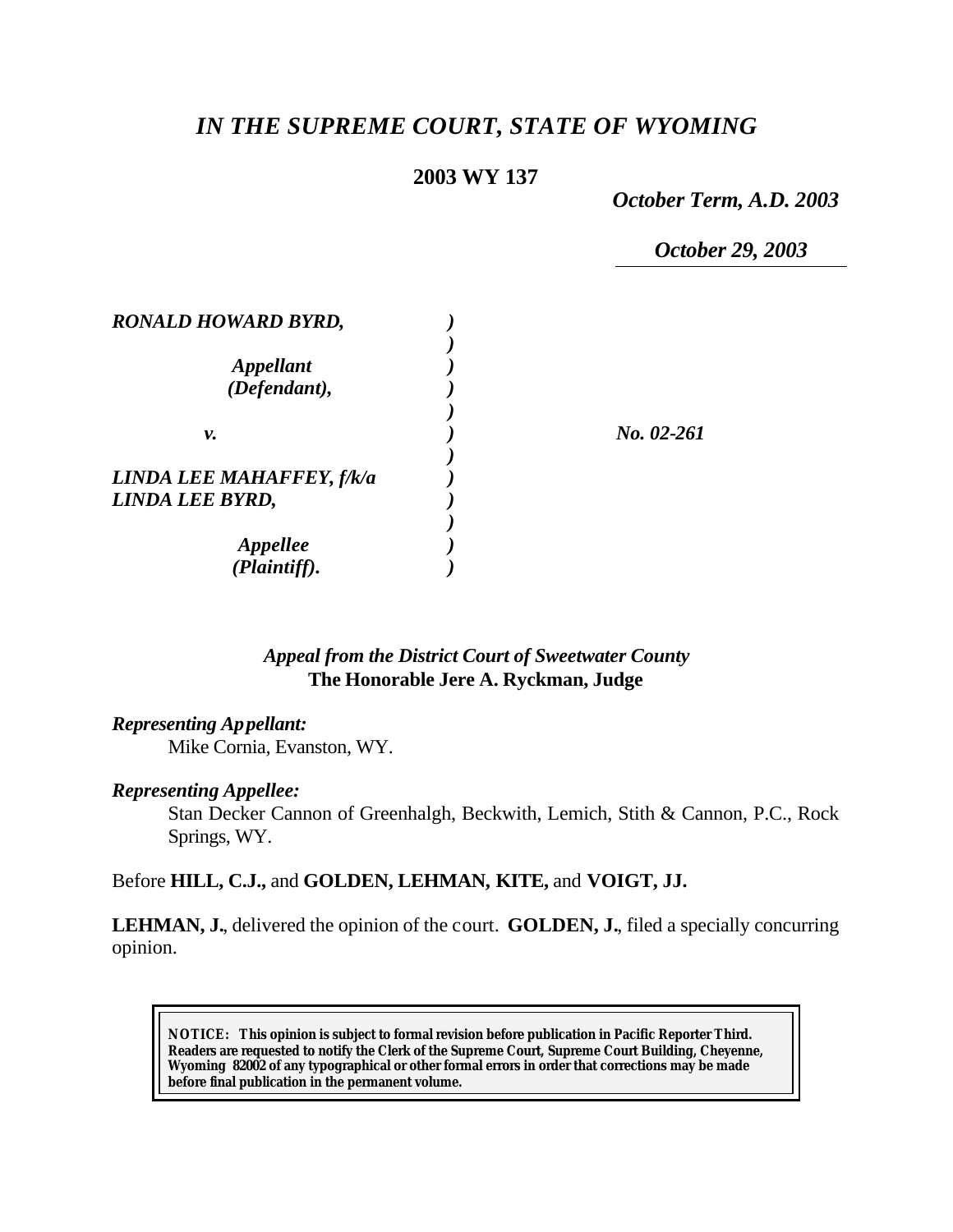### **LEHMAN, Justice.**

l

[¶1] Ronald Howard Byrd appeals the district court's decision allowing his counsel of record to withdraw from representing him prior to trial. Byrd also contests the district court's subsequent refusal to grant him a continuance of the trial date. Upon review, we affirm.

#### *ISSUES*

[¶2] Byrd sets forth the following issues on appeal:

I. Did the trial court commit reversible error when it allowed appellant's counsel to withdraw eight (8) business days before trial?

II. Did the trial court's denial of appellant's motion for continuance to obtain new counsel after the court had allowed counsel to withdraw shortly before trial require reversal?

Appellee Linda Lee Mahaffey, formerly known as Linda Lee Byrd, phrases the issues as:

1. Whether Appellant is estopped from raising issues on appeal that were not preserved in the district court by proper objection or exception.

2. Whether the district court committed reversible error in granting the motion for Appellant's counsel to withdraw.

3. Whether the district court committed reversible error in denying Appellant's motion for a continuance.

4. Whether Appellee's substitute Statement of the Evidence, which was adopted by the district court, was timely filed.

# *FACTS<sup>1</sup>*

[¶3] A Complaint for Divorce was filed by Mahaffey on May 2, 2001, with Byrd answering the complaint on June 4, 2001. On June 25, 2001, the district court scheduled trial for November 27, 2001. This date was vacated by order of the district court based on a joint

 $<sup>1</sup>$  No transcript was made of any proceedings including the trial and motions hearings. Therefore, the statement</sup> of facts herein is based on the court record.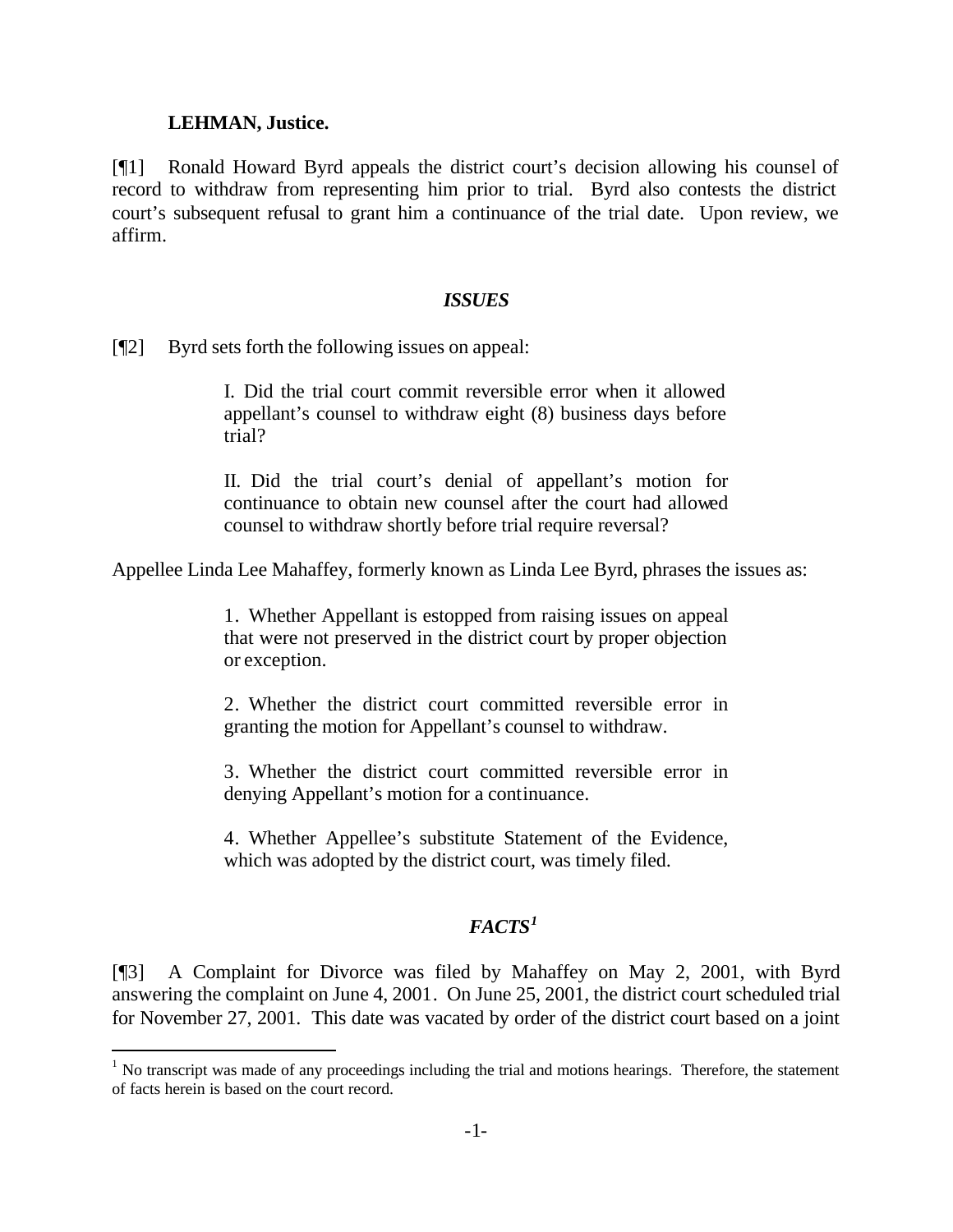motion filed by the parties due to the death of Byrd's father. On January 7, 2002, the district court rescheduled the trial date for May 16, 2002.

[¶4] On April 26, 2002, counsel for Byrd filed a motion to withdraw. A hearing on this motion was scheduled for May 3, 2002. Byrd, however, did not appear. Ultimately, the district court granted the motion to withdraw. On May 14, 2002, Byrd filed a motion to continue trial. The motion was denied, and trial commenced on May 16, 2002, culminating with the district court granting the divorce and dividing the subject marital property. This appeal followed.

### *STANDARD OF REVIEW*

[¶5] In *Honan v. Honan*, 809 P.2d 783, 786-87 (Wyo. 1991), we recognized:

The district court has the authority to control the course of a litigation. That power includes the discretion to *grant continuances*, either upon its own motion or upon a motion by one of the parties, and to *grant an attorney's request to withdraw*. *Bromley v. Haberman*, 583 P.2d 703 (Wyo. 1978); Wyo.Stat. § 1-9-102 (1988); Rules 102 and 201 of the Uniform Rules for the District Courts of the State of Wyoming. The district court must exercise its discretion in a way which promotes justice. See *Bromley*, 583 P.2d 703.

(Emphasis added.) We have further indicated that issues concerning the withdrawal of counsel and continuances are matters that are left to the sound discretion of the trial court and will not be upset on appeal absent a demonstrated abuse of discretion. *Bacon v. Carey Co.*, 669 P.2d 533, 534 (Wyo. 1983). An abuse of discretion is found only when a court acts in a manner which exceeds the bounds of reason under the circumstances. The ultimate issue is whether the trial court could reasonably conclude as it did. The decision of the trial court will not be reversed absent proof of such abuse. *Jensen v. Fremont Motors Cody, Inc.*, 2002 WY 173, ¶¶13-14, 58 P.3d 322, ¶¶13-14 (Wyo. 2002).

[¶6] We have also stated:

In criminal cases, the withdrawal of counsel, particularly on the eve of trial, may implicate due-process considerations and defendant's right to effective assistance of counsel. *Epperson v. State*, Wyo., 637 P.2d 671 (1981); *Adger v. State*, Wyo., 584 P.2d 1056 (1978). However, in civil cases, withdrawal of counsel does not always provide grounds for the granting of a continuance. *Annot.*, 48 A.L.R.2d 1155, 1157.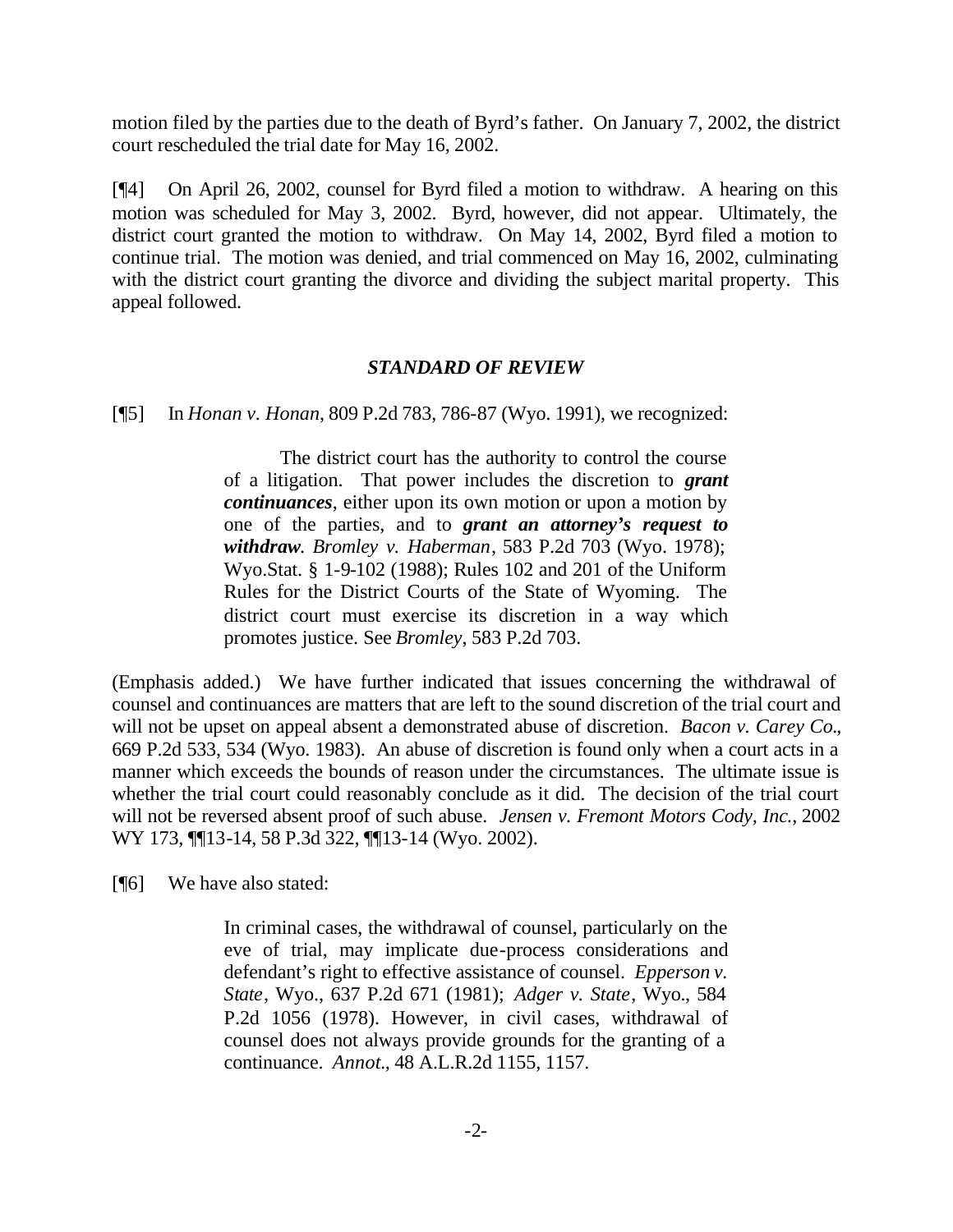" 'The withdrawal, on the eve of trial, of the attorney for one of the parties to an action, leaving such party unprepared for trial, is not ipso facto a ground for continuance .. . .' " *Benson v. Benson*, 66 Nev. 94, 204 P.2d 316, 318 (1949).

Particularly relevant to the matters with which we are concerned in this appeal is this court's holding

> ". . . that the trial court may deny a continuance if the problem which gives rise to the request for a continuance is the fault of the party moving for the continuance." *Craver v. Craver*, *supra*, 601 P.2d at 1000.

*Bacon*, 669 P.2d at 535.

[¶7] This court has further clarified:

The trial court has broad discretion in granting or denying of a motion for continuance; and, absent a manifest abuse of discretion, the reviewing court will not disturb such ruling. *Craver v. Craver*, Wyo., 601 P.2d 999 (1979); *Holly Sugar Corp. v. Perez*, Wyo., 508 P.2d 595 (1973). To find an abuse of discretion, the refusal must be so arbitrary as to deny appellant due process, and the burden rests upon appellant to prove actual prejudice and a violation of his rights. *Bacon v. Carey Co.*, Wyo., 669 P.2d 533; *State v. Spurlock*, 161 Mont. 388, 506 P.2d 842 (1973).

On review we look at the peculiar circumstances of the case and the reasons presented to the trial judge at the time of the request. *Ungar v. Sarafite*, 376 U.S. 575, 84 S.Ct. 841, 11 L.Ed.2d 921, reh. denied 377 U.S. 925, 84 S.Ct. 1218, 12 L.Ed.2d 217 (1964).

*Cates v. Eddy*, 669 P.2d 912, 915-16 (Wyo. 1983).

[¶8] Finally, this court has declared:

Withdrawal of an attorney or his discharge in a civil case does not give a party an absolute right to a continuance. *Grunewald v. Missouri Pacific Railroad Co*., 331 F.2d 983 (8th Cir. 1964). Even though the denial of the continuance may have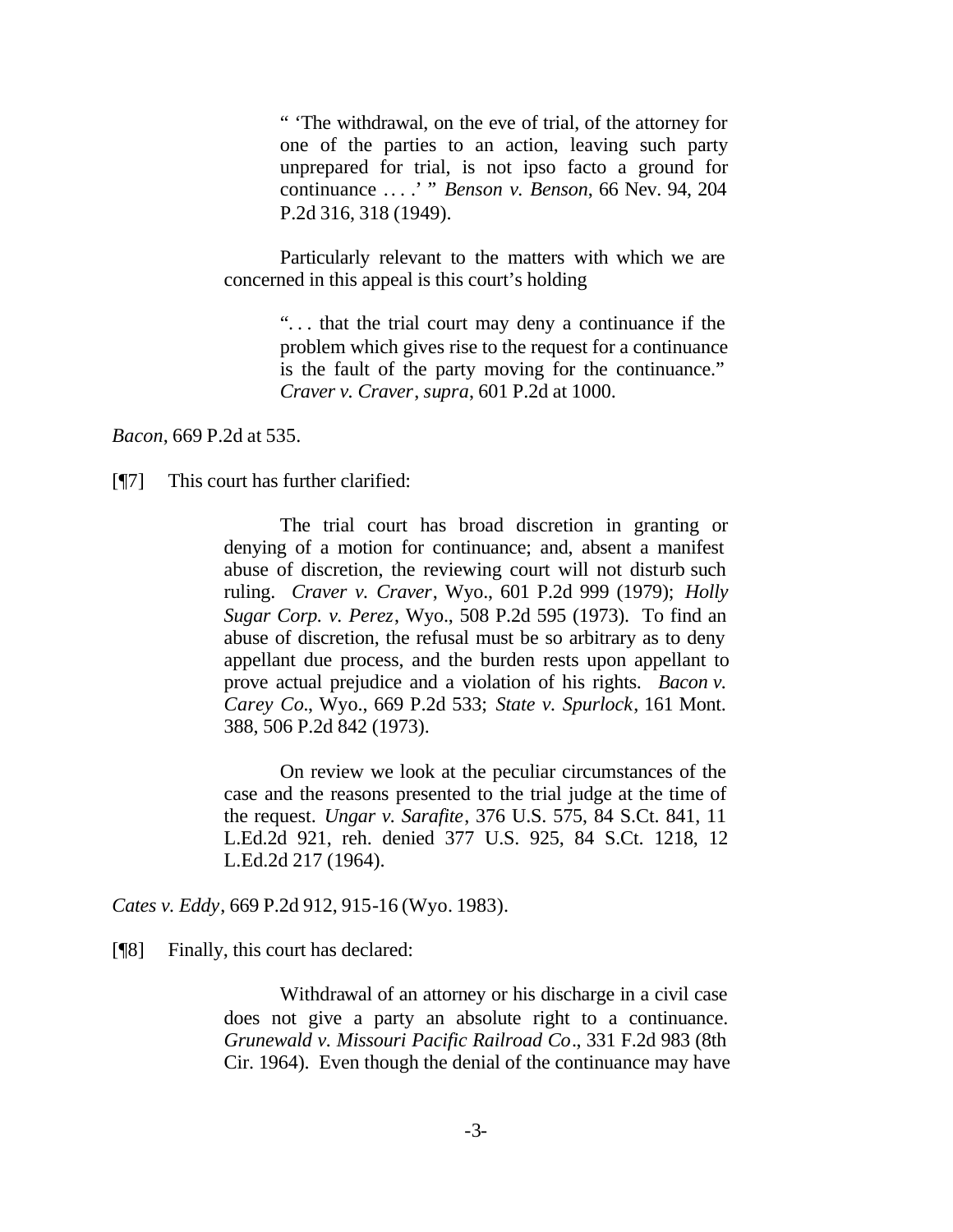seriously inconvenienced appellant, the situation was due to his own making and that is a factor to be considered.

Many jurisdictions weigh the appellant's right to counsel against the prompt administration of justice. *Annot.*, 73 A.L.R.3d 725. The trial court is better able to judge the matter, is more conversant with local conditions, status of the docket, and the capacity and disposition of counsel. It is more familiar with the background and general setting of the situation, which is frequently not embalmed in the formal record. Absent a clear abuse of judicial discretion, this court will not interfere. *State v. Hathaway*, 224 Iowa 478, 276 N.W. 207 (1937); see, *Randolph v. Hays*, Wyo., 665 P.2d 500 (1983).

*Id.* at 916.

### *DISCUSSION*

# *Appealable Issues*

[¶9] Initially, Mahaffey contests that Byrd failed to raise to the district court the issues now presented because Byrd did not object to the district court's rulings. Thus, Mahaffey contends that Byrd is precluded from bringing these issues up on appeal.

[¶10] We have often expressed that issues raised for the first time on appeal generally will not be considered by this court unless they are jurisdictional or issues of such a fundamental nature that they must be considered. *Joyner v. State*, 2002 WY 174, ¶13, 58 P.3d 331, ¶13 (Wyo. 2002); *Robinson v. Pacificorp*, 10 P.3d 1133, 1136 (Wyo. 2000); *WW Enterprises, Inc. v. City of Cheyenne*, 956 P.2d 353, 356 (Wyo. 1998). We have also made it clear that it is appropriate for us to address issues that are bound to emerge again if left unresolved. *Joyner*, at ¶13; *Rocky Mountain Oil & Gas Ass'n v. State*, 645 P.2d 1163, 1167 (Wyo. 1982); *McGuire v. McGuire*, 608 P.2d 1278, 1286 (Wyo. 1980).

[¶11] We find that it is important for this court to address the issues raised by Byrd on appeal 1) because they are fundamental in nature inasmuch as they concern specific due process questions, and 2) they are issues that continue to arise following the modification of Uniform Rules for District Courts of the State of Wyoming (U.R.D.C.), Rule 102(c) in 1993. Therefore, recognizing that special circumstances exist, we choose to attend to the issues brought before this court on appeal, as most recently dictated in *Joyner*, at ¶13.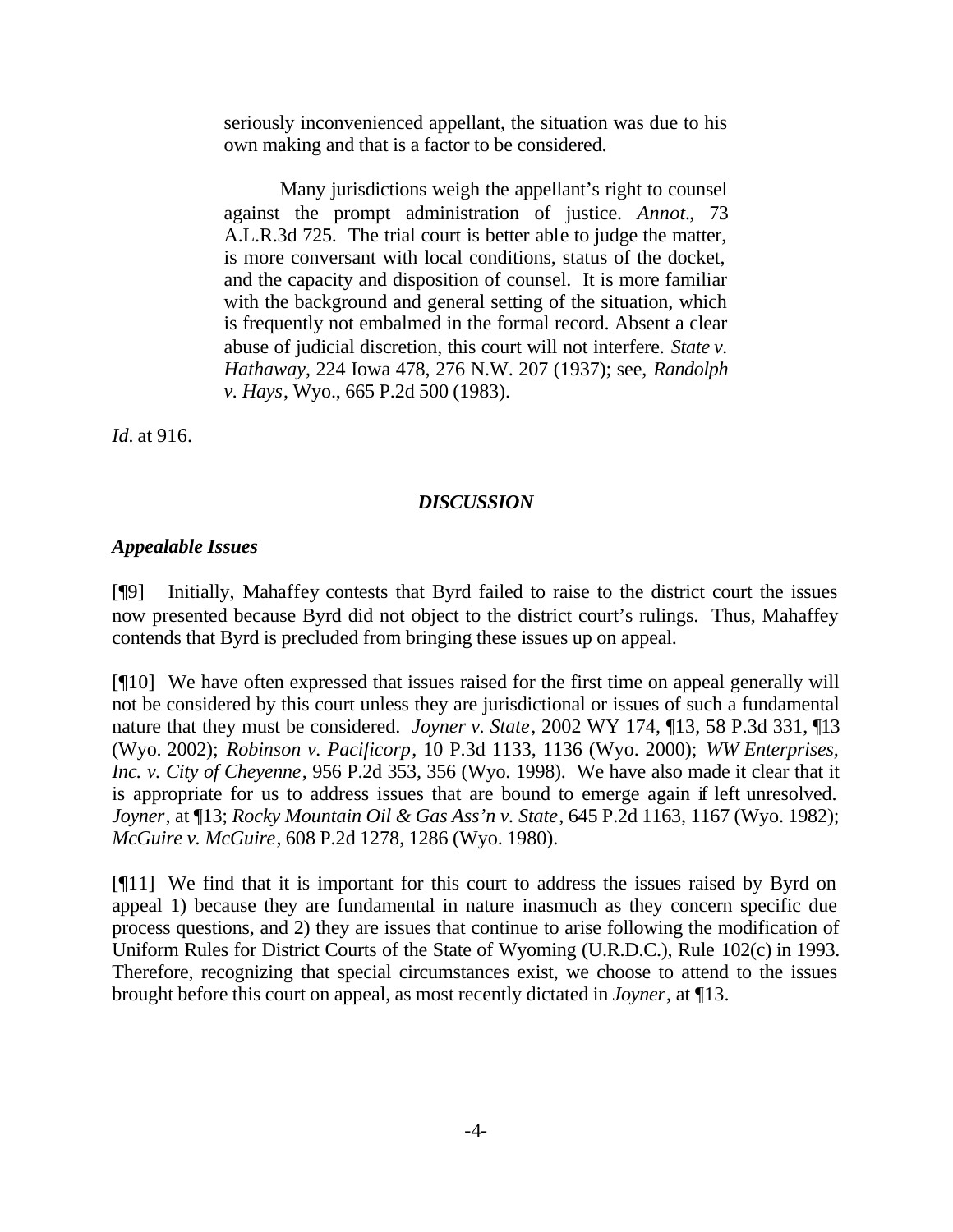## *Withdrawal of Counsel*

[¶12] In his first issue on appeal, Byrd complains that the district court committed reversible error when it allowed his counsel to withdraw eight business days before trial. Specifically, Byrd argues that the district court erred because no "extraordinary circumstances" existed to allow withdrawal of counsel pursuant to U.R.D.C. 102(c). In addition, Byrd asserts that the case of *Carlson v. Carlson*, 836 P.2d 297, 302 (Wyo. 1992) discloses this court's directive that the "better practice" is to require that counsel not be allowed to withdraw unless other counsel has made a written entry of appearance except in extraordinary circumstances.

[¶13] Uniform Rule for District Courts 102, in pertinent part, provides the following:

 $(a)(1)$  An attorney appears in a case:

(A) By attending any proceeding as counsel for any party;

(B) By permitting the attorney's name to appear on any pleadings or motions, except that an attorney who assisted in the preparation of a pleading and whose name appears on the pleading as having done so shall not be deemed to have entered an appearance in the matter; or

(C) By a written appearance. Except in a criminal case, a written entry of appearance may be limited, by its terms, to a particular proceeding or matter.

(2) Except as otherwise limited by a written entry of appearance, an appearing attorney shall be considered as representing the party or parties for whom the attorney appears for all purposes.

. . .

(c) Counsel will not be permitted to withdraw from a case except upon court order. *Except in the case of extraordinary circumstances, the court shall condition withdrawal of counsel upon the substitution of other counsel by written appearance.* In the alternative, the court shall allow withdrawal upon a statement submitted by the client acknowledging the withdrawal of counsel for the client, and stating a desire to proceed pro se. An attorney who has entered a limited appearance shall be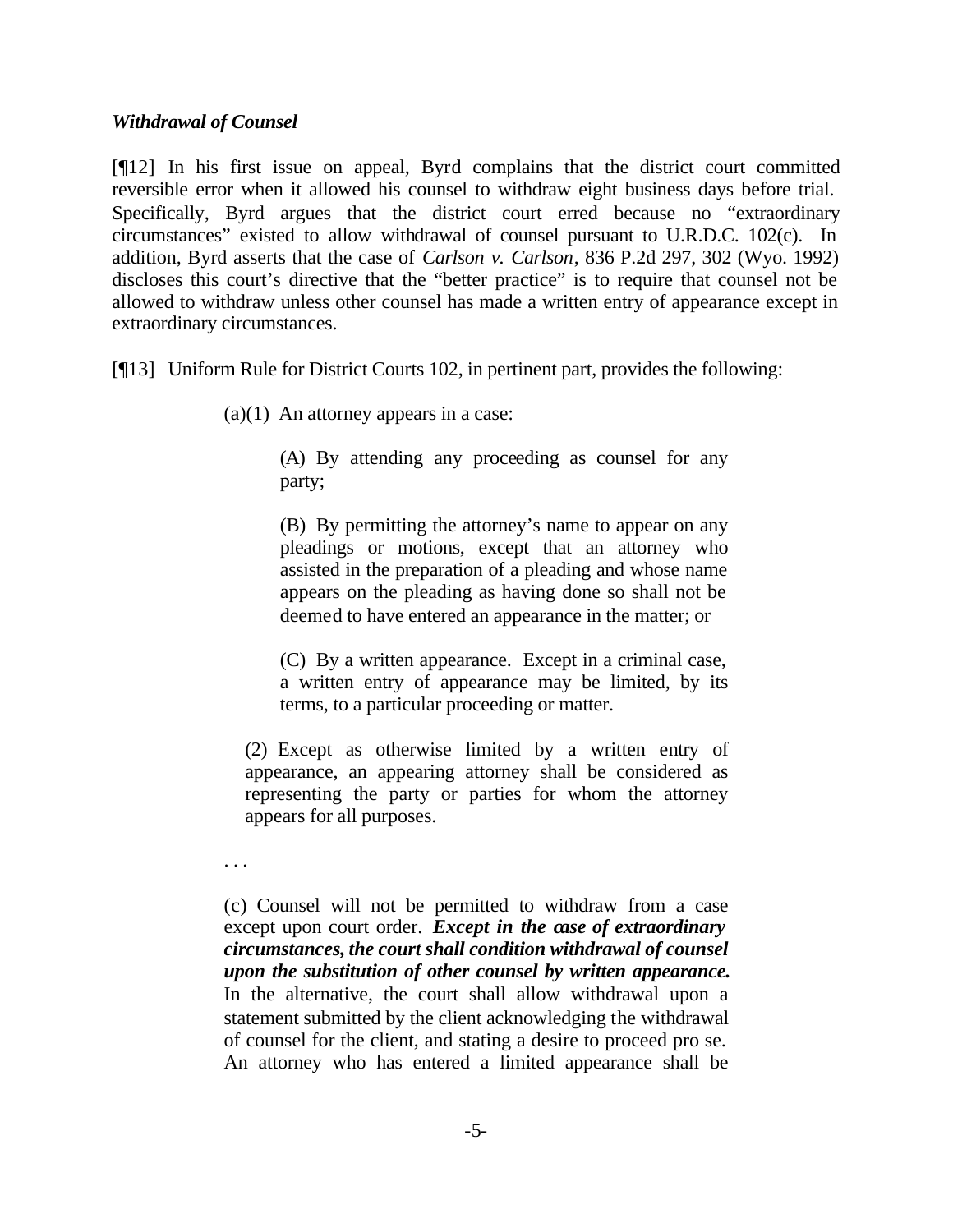deemed to have withdrawn when the attorney has fulfilled the duties of the limited entry of appearance.

(Emphasis added.) In *Carlson*, at 302, this court stated:

We review the record to determine whether the district court abused its discretion in refusing to set aside the default judgment entered against appellant. On January 31, 1991, the district court granted Mrs. Carlson's motion for a new trial on the first phase of the litigation between these parties. The notice of setting for the new trial was filed on March 13, 1991. Very shortly thereafter, on March 25, 1991, a consent to withdrawal of counsel which Carl had signed was filed with the district court. The district judge sent Carl a letter on March 25, 1991, which informed him that he should seek new counsel "as soon as possible" because "[t]his case has been lingering in court since 1986 and I intend to keep May 14, 1991, as the trial date."

The order permitting Carl's counsel to withdraw was filed on April 1, 1991, just a little over a month before the scheduled trial. The district court entered its order before replacement counsel had entered an appearance which is not a favored practice. Rule 102(c) of the Uniform Rules for the District Courts of the State of Wyoming provides "[c]ounsel will not be permitted to withdraw from a case except upon court order." In contrast, Rule 19.02 of the Wyoming Rules of Appellate Procedure provides "[n]o attorney or firm who has appeared in a cause on appeal may withdraw from it without written consent of the court filed with the clerk. Such consent may be conditioned upon substitution of other counsel." *The Uniform District Court Rules do not require that substitute counsel be obtained before the court allows withdrawal of an attorney. However, a better practice, and one that will avoid the difficulties here presented, would be to condition withdrawal on substitution of new counsel. This practice would avoid the waste of time and resources that may occur in a case such as this. Nevertheless, the order permitting withdrawal of appellant's attorney was permissible under the rules for district courts.* 

(Emphasis added.)

[¶14] Upon our review of *Carlson*, we acknowledge our recognition of "a better practice" and continue to support the proffered suggestion noted therein. However, we further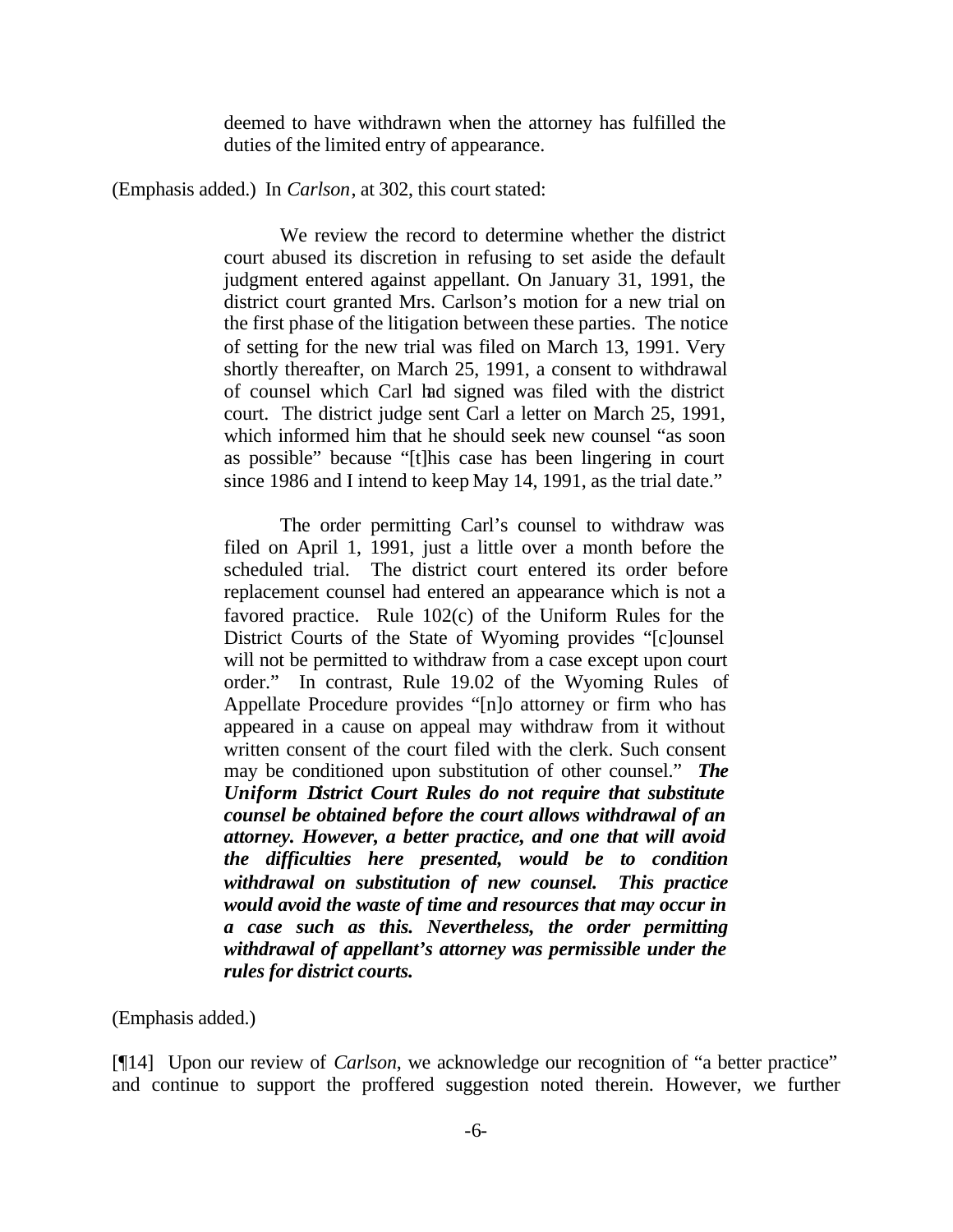recognize such suggestion is not mandatory, particularly when it is noted that our opinion in *Carlson* 1) was published prior to the 1993 enactment of the pertinent modified provisions of U.R.D.C. 102(c), and 2) acknowledges the clear applicability of that rule and the specific language utilized within the rule. As provided by the modified rule and our statements in *Carlson*, the district court merely had to condition withdrawal of counsel upon the substitution of other counsel by written appearance *unless extraordinary circumstances existed*. Thus, we must review this action to determine if "extraordinary circumstances" existed whereby the district court could allow the withdrawal of counsel without the condition of a written substitution of other counsel.

[¶15] Counsel for Byrd conditioned his request for withdrawal on specific facts. These facts included Byrd's refusal to keep appointments and return telephone messages after Byrd had authorized his counsel to enter into an agreement. In addition, Byrd declined to execute through his counsel the deed that was subject to the earlier agreement, and such deed was only eventually executed by Byrd through the efforts of Mahaffey. As such, with counsel recognizing that trial was set in the matter for May 16, 2002, counsel concluded that, given Byrd's unwillingness to communicate with him and Byrd's direct dealings with Mahaffey, counsel could not appropriately prepare for trial and protect Byrd's interests.

[¶16] Further, although no transcripts were made of the proceedings in this case, the record does reflect that Byrd failed to reasonably cooperate and obstructed the orderly progression of this case, which placed his counsel in a very difficult position. Indeed, although the district court entered an order for temporary spousal support, Byrd refused to make payments to Mahaffey as required under that order. Byrd did not cooperate with discovery requests, requiring a motion to compel to be filed by Mahaffey and forcing Mahaffey to attempt to obtain some of the requested documentation through a third party. After the district court entered a stipulated order to execute a quitclaim deed concerning the primary marital real estate property resolving the temporary spousal support issues, Byrd delayed execution of the deed. Therefore, it becomes apparent that Byrd, by his own actions, contributed to his counsel's request to withdraw.

[¶17] Mahaffey also accurately points out that counsel for Byrd may have been somewhat restrained by Wyoming Rule of Professional Conduct 1.16 from fully expressing to the district court each of the actual reasons for counsel's requested withdrawal. Under that rule, while an attorney must obtain a court order allowing withdrawal after appearing in an action and support such request with an adequate basis, counsel must also be careful to keep confidential certain facts and not disclose facts that might prejudice the court against his client. Thus, an artful balance between confidentiality and providing an adequate basis for withdrawal must be obtained by counsel requesting to withdraw. A lawyer's general statements that professional considerations require termination of the representation ordinarily should be accepted by the court as sufficient. *See* Wyoming Rule of Professional Conduct 1.16, cmt. 3.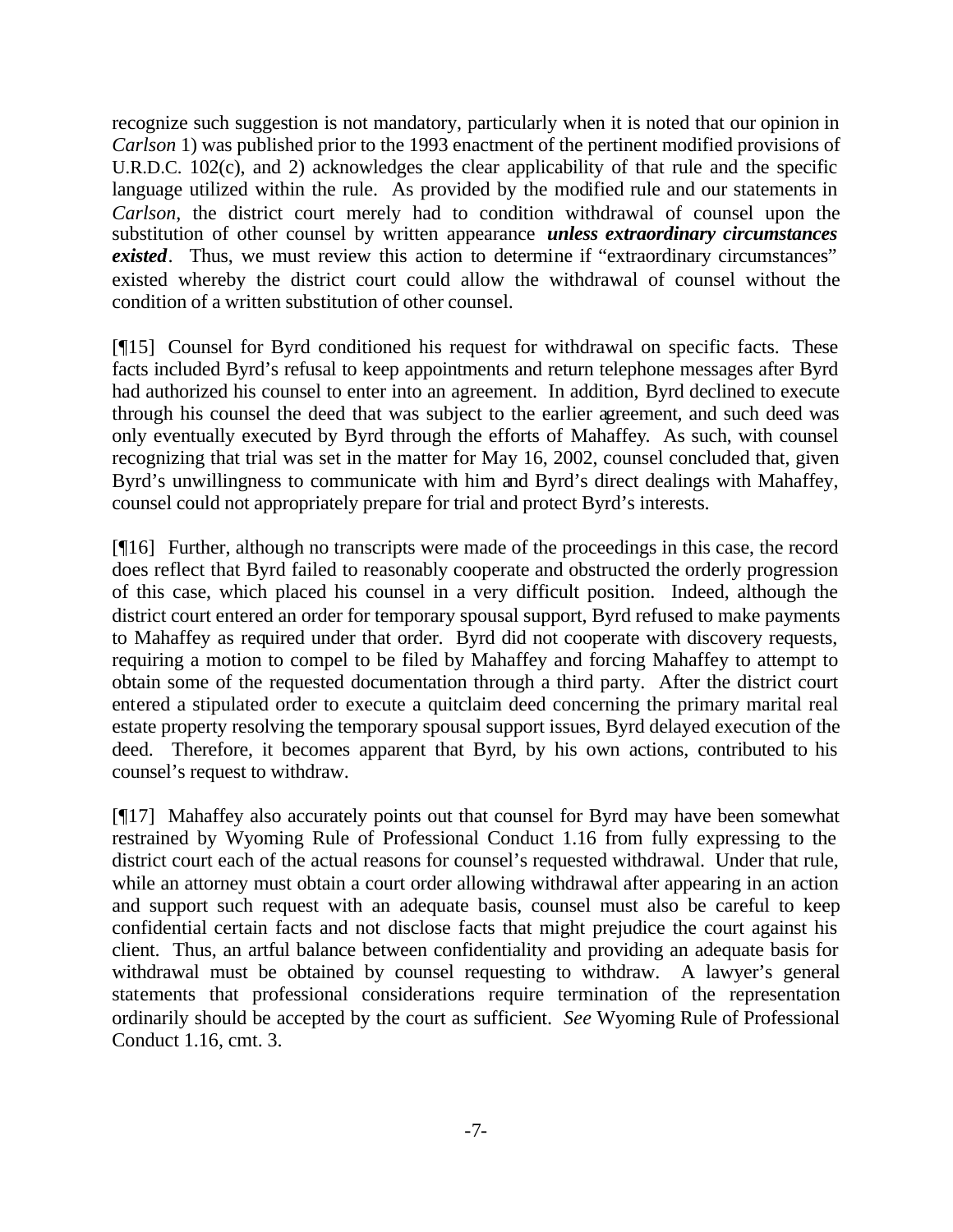[¶18] Additionally, this matter was initiated on May 2, 2001. On June 25, 2001, trial was initially scheduled for November 27, 2001. This date was then vacated by order based on a joint motion filed by the parties due to the death of Byrd's father. On January 7, 2002, the district court rescheduled the trial date for May 16, 2002. Hence, this matter had been pending for over one year in the district court at the time that trial was actually held.

[¶19] Under these facts, we cannot conclude that the situation did not constitute "extraordinary circumstances" as required under U.R.D.C. 102(c). Accordingly, we hold that the district court did not abuse its discretion in allowing Byrd's counsel to withdraw. As noted above, many jurisdictions including Wyoming consider the actions of the appellant, whether these actions contributed to the situation at hand, and weigh the appellant's right to counsel against the prompt administration of justice. It is also recognized that the trial court is better able to judge the matter, is more conversant with local conditions, the status of the docket, and the capacity and disposition of counsel, and is more familiar with the background and general setting of the situation, which is frequently not embalmed in the formal record. *Cates v. Eddy*, 669 P.2d at 915-16. Therefore, we grant the district court these same presumptions in this case.

[¶20] Additionally, Byrd complains that the district court order allowing his counsel to withdraw is based solely on expressions by the district court that "good cause" existed for entry of the order, which is different than the requisite finding of "extraordinary circumstances" called for by U.R.D.C. 102(c). Byrd also criticizes the district court for not particularly identifying its findings of fact and reasoning supporting its ruling allowing the withdrawal of Byrd's counsel.<sup>2</sup> Nevertheless, we find upon review of the record, that the district court could have reasonably concluded that extraordinary circumstances existed to allow the requested withdrawal by Byrd's counsel.

[¶21] Byrd also infers that based upon his interpretation of our opinion in *JAG v. State, Dep't of Family Servs.*, 2002 WY 158, ¶18, 56 P.3d 1016, ¶18 (Wyo. 2002), it is incumbent upon the district court to ensure that the hearing on the motion to withdraw as counsel was reported. However, while a transcript of the proceedings may have proved helpful to this court in making its review, such a burden should not be placed upon the district court. Certainly, given the fact that Byrd believed he was prejudiced by the ruling allowing his counsel to withdraw, he could have arranged to bring such issues again before the district court for review having such proceedings recorded. Yet, Byrd failed to take such actions.

[¶22] Finally, Byrd argues that the reasoning utilized by this court in *Honan*, 809 P.2d at 787, must be applied in this case. In *Honan*, a wife filed for divorce and requested a hearing to determine temporary support and alimony. The husband failed to appear at the hearing and later failed to abide by the court's rulings made at the hearing. At a later contempt

l

<sup>&</sup>lt;sup>2</sup> Certainly, the enumeration of the specific findings of fact, reasoning, and conclusions of law made by a district court in support of its ruling is most welcome and sometimes even critical in this court's appellate review.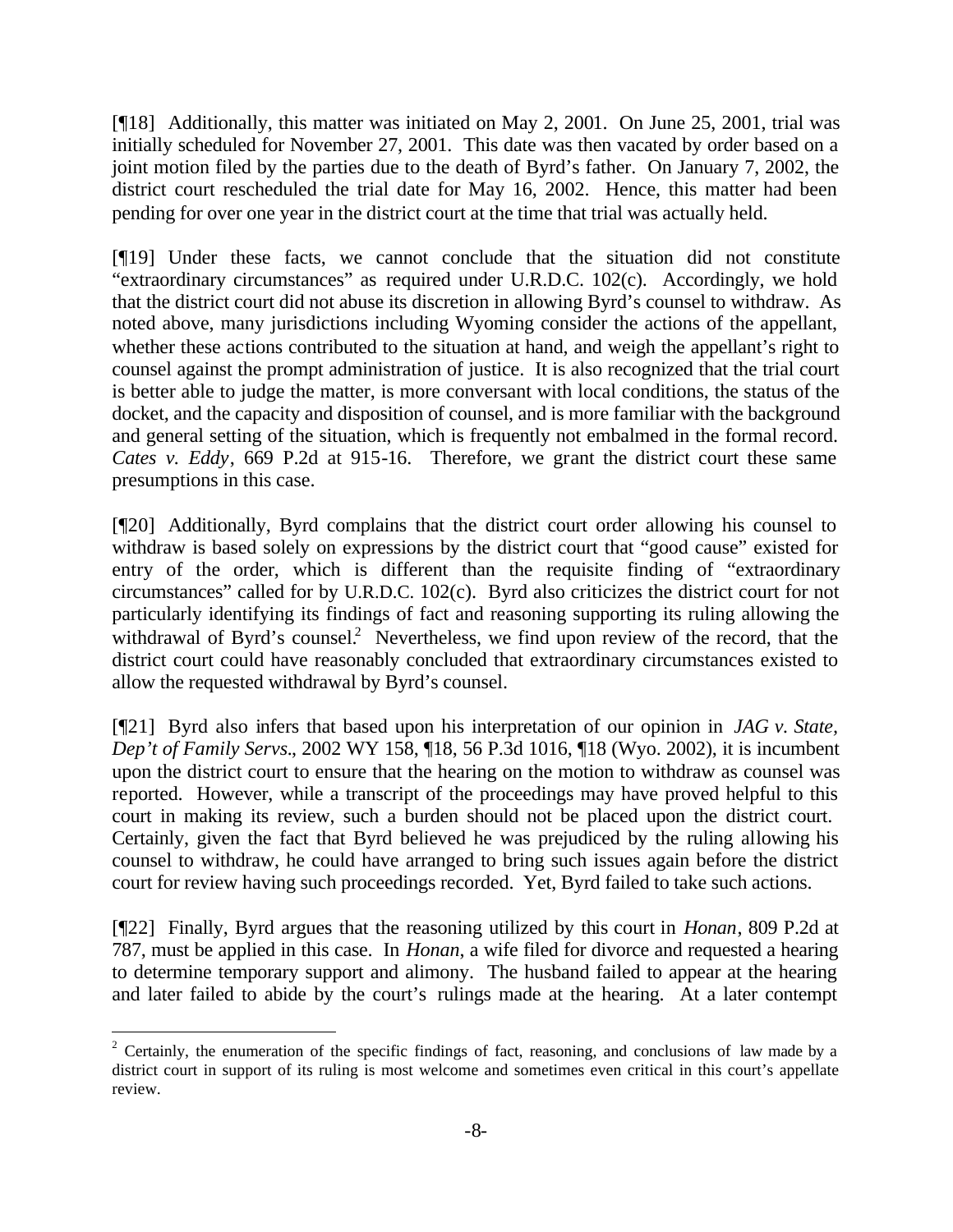proceeding, the husband's counsel was present, but the husband again failed to personally appear, leading to the issuance of a bench warrant. The husband also did not appear at the time of the scheduled trial and, when his counsel requested to withdraw, the court granted that request. The court then proceeded with trial in the absence of the husband. This court reversed the resultant judgment stating:

> In this case, the husband suffered an injustice when the district court, in the husband's absence, allowed the attorney to withdraw because no one was present to represent the husband's interests. Those interests included an opportunity to challenge the contempt order and to make a formal request for a continuance. Thus, we hold that the district court abused its discretion when it permitted the husband's attorney to withdraw and then immediately proceeded with the trial in the absence of the husband. The husband is entitled to have a new trial after being given reasonable notice of the trial setting so that he may appear and defend through his attorney or pro se.

*Honan*, at 787.

[¶23] The circumstances in this case are much different than those that existed in *Honan*; we, therefore, do not find the holding in that case to be dispositive. Here, Byrd was present to represent his own interests at trial and made a motion for continuance before the district court. Byrd was extended notice concerning his counsel's motion to withdraw. The withdrawal hearing was held days before the actual trial date, and Byrd was provided notice of the pending trial date many months in advance. Further, although the record before this court is limited, it does indicate that Byrd knew of his counsel's withdrawal prior to the trial date because he filed a motion for a continuance and appeared at trial with his file that he had obtained from his withdrawn counsel. Byrd was also allowed to participate in the trial representing his own interests after the district court denied his motion for continuance.

# *Denial of Continuance*

[¶24] In his final issue on appeal, Byrd contends that the district court abused its discretion when it refused to grant his motion for continuance. Again, we do not agree. Byrd filed his pro se motion for continuance on or about May 14, 2002, approximately two days prior to the scheduled trial date. That motion stated that it was "based on the reason that the defendant has an appointment with Elizabeth Greenwood, new legal council [sic]." According to Byrd's own statement of the evidence filed with the district court, Byrd clarified at hearing that the reason for the continuance was not a conflict in the meeting with Ms. Greenwood and the trial. Rather, the continuance was requested because Byrd wished to pursue the *possibility* of hiring her to represent him in the matter. Therefore, it appears that Byrd misrepresented in his motion that Ms. Greenwood had already been retained. In addition, Byrd indicated that his motion was filed jointly by both parties when this was not the case.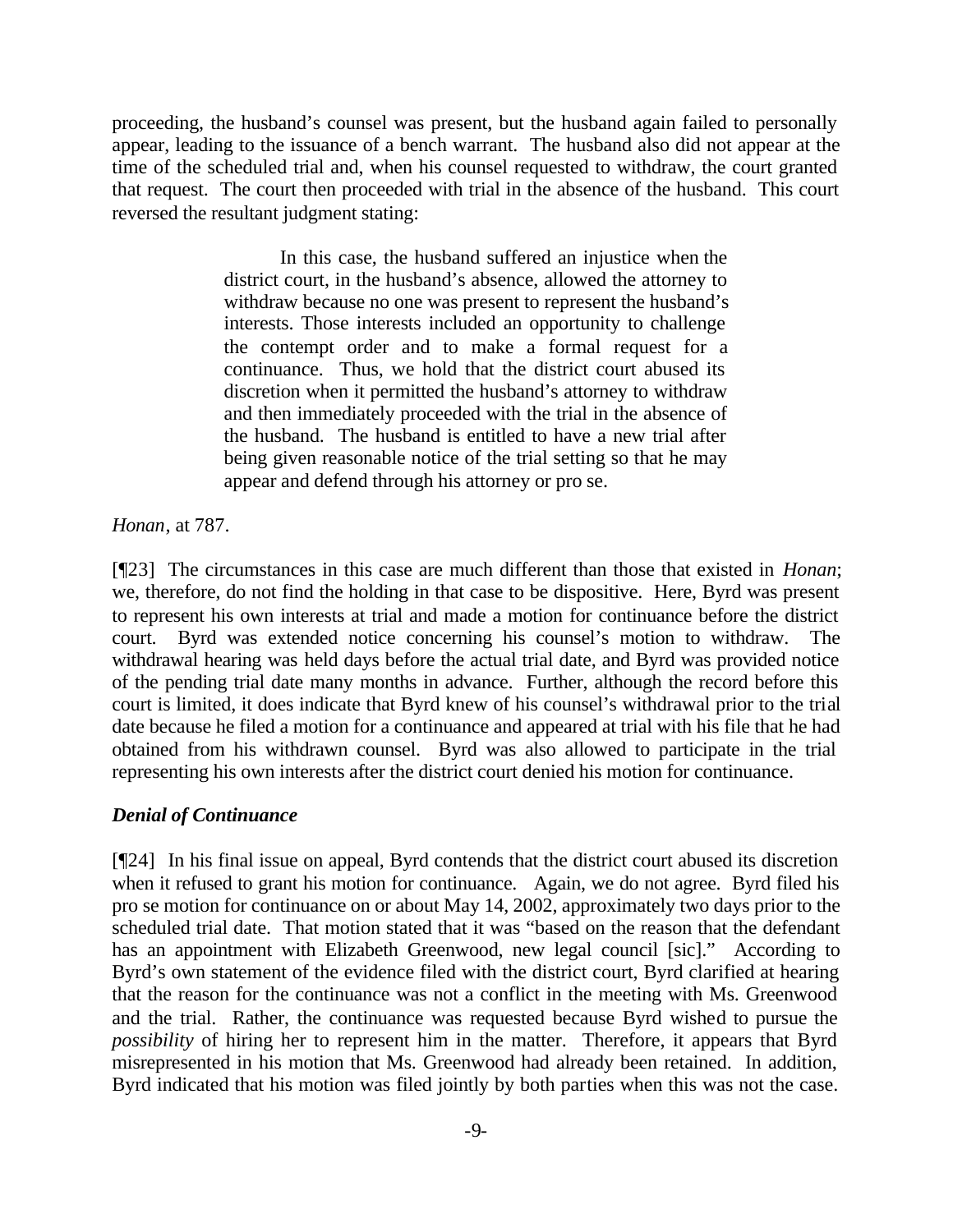Also, as indicated previously, this matter had been pending for over one year in the district court at the time that trial was actually held. Byrd had been allowed at least five months prior notice of the date of trial before it actually commenced and was previously granted a continuance of the initial trial date based on a joint motion filed by the parties.

[¶25] Finally, Byrd argues that he is not to blame for his counsel's late withdrawal and, therefore, such occurrence should not be held against him. However, as recognized above, Byrd failed to keep appointments and return telephone messages left for Byrd by his counsel. In addition, Byrd delayed the execution of a deed which was part of an agreement reached through the efforts of counsel. Byrd further obstructed the orderly progression of this case. While the district court entered an order for temporary spousal support, Byrd did not make payments to Mahaffey as required. Byrd further did not cooperate with discovery requests requiring Mahaffey to file a motion to compel and employ other alternative methods to obtain some of the requested documentation.

[¶26] As admitted by Byrd in his own brief, this court has traditionally not favored those who have contributed to delay and caused the need for continuance by their own actions. *See Inskeep v. Inskeep,* 752 P.2d 434, 437 (Wyo. 1988); *Urich v. Fox*, 687 P.2d 893, 894 (Wyo. 1984); *Sharp v. Sharp,* 671 P.2d 317, 319 (Wyo. 1983); *Cates v. Eddy*, 669 P.2d at 916; *Teton v. Teton*, 933 P.2d 1130, 1132 (Wyo. 1997). In *Sharp*, at 319 (footnote omitted), we stated:

> A continuance will be granted only upon good cause and a court will deny a continuance where the problem which gives rise to the request is the fault of the movant. We said as much in *Craver v. Craver*, [601 P.2d 999 (Wyo. 1979)] at 1000, where it was held:

> > ". . . that the trial court may deny a continuance if the problem which gives rise to the request for a continuance is the fault of the party moving for the continuance."

Likewise, in *Inskeep*, at 437, we declared:

We have consistently held that the granting or denying of a continuance is within the sound discretion of the trial court and is considered according to the circumstances unique to the case. *Shanor v. Engineering, Inc. of Wyoming*, Wyo., 705 P.2d 858 (1985); *Smith v. Smith*, Wyo., 704 P.2d 1319 (1985). Under § 1-9-102, W.S.1977, a court may grant a continuance "for good cause shown." Alternatively, a continuance may not properly be granted based upon the mere whim, request or convenience of counsel, and absent a substantial factual or legal reason for doing so. *Smith v. Smith*, *supra*; *Tomash v. Evans*, Wyo., 704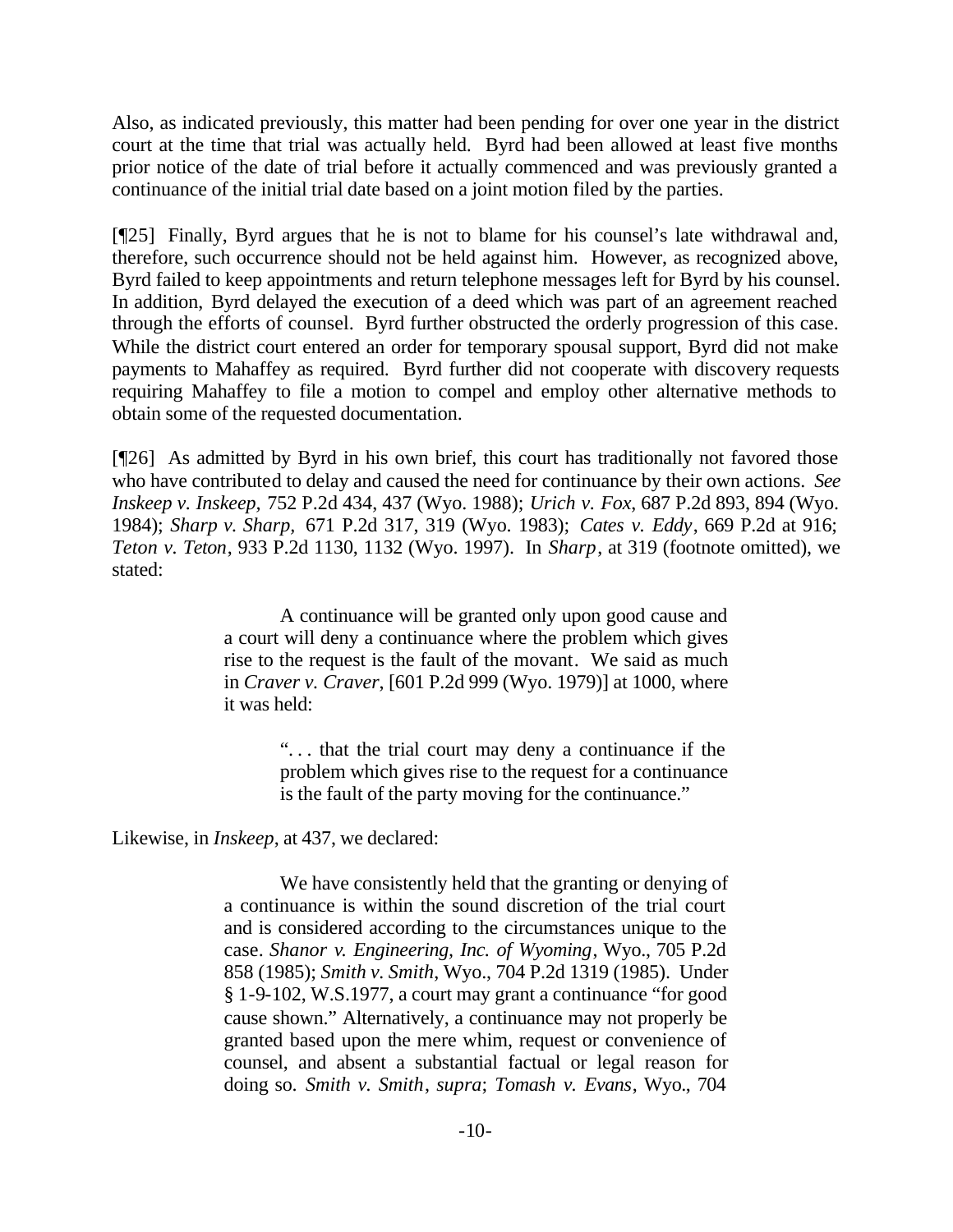P.2d 1296 (1985). We have additionally held that a continuance may be denied by the trial court if the need for the continuance is caused by the movant. *Carlson v. BMW Industrial Service, Inc.*, Wyo., 744 P.2d 1383 (1987).

### *CONCLUSION*

[¶27] Given those reasons set forth above, the actions of the district court are affirmed.